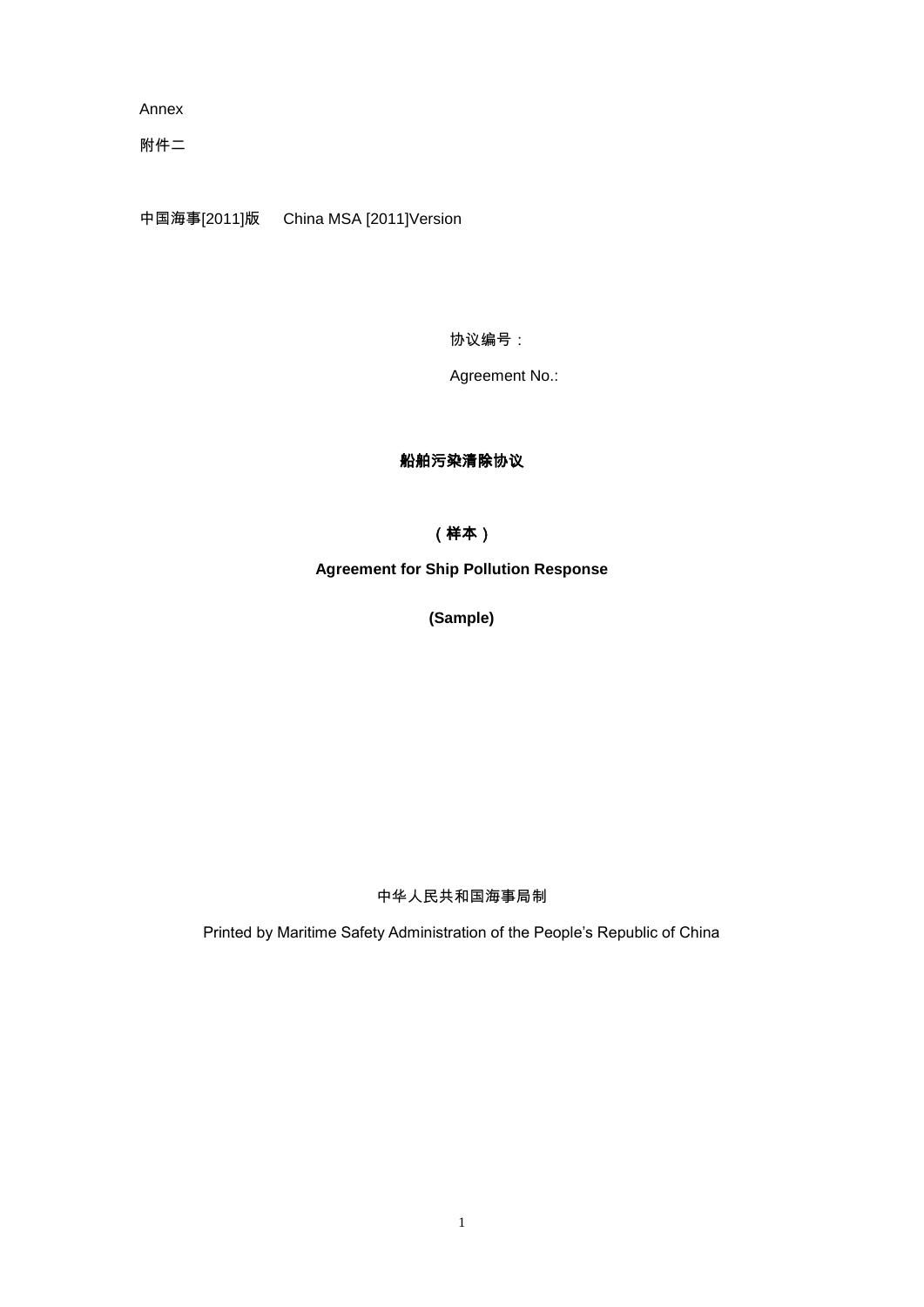### 协议样本说明

#### **Introduction to the Sample Agreement**

一、为了有效实施船舶污染清除协议管理制度,根据《中华人民共和国船舶污染海洋环境应急

防备和应急处置管理规定》第二十九条的规定,制定船舶污染清除协议样本(以下简称本协议 )。

**1.** This Sample Agreement for Ship Pollution Response (hereinafter referred to as "this Agreement") is formulated in accordance with the provisions of Article 29 of the Regulations of the People's Republic of China on Emergency Preparedness and Response on Marine Environment Pollution from Ships for the purpose of effectively implementing the regime of agreement for ship pollution response.

二、船舶所有人、船舶管理人或者船舶的实际经营人(甲方)与取得相应资质的船舶污染清除

单位(乙方),应当根据《中华人民共和国防治船舶污染海洋环境管理条例》第三十三条以及《中

华人民共和国船舶污染海洋环境应急防备和应急处置管理规定》、《中华人民共和国海事局船舶污

染清除协议管理制度实施细则》的有关规定,在船舶作业前或者进出港口前签订船舶污染清除协

议。

**2.** The owner, manager or actual operator of a ship (Party A) shall, prior to ship's operation or entering into or leaving from a port, conclude this Agreement with a qualified ship pollution response organization (Party B) in accordance with Article 33 of the Regulations of the People's Republic of China on Administration of the Prevention and Control of Marine Environment Pollution from Ships, relevant provisions of the Regulations of the People's Republic of China on Emergency Preparedness and Response on Marine Environment Pollution from Ships and relevant provisions of the Detailed Rules of Maritime Safety Administration of the People's Republic of China on the Implementation of the Administration Regime of Agreement for Ship Pollution Response.

三、本协议中的权利义务条款为强制性条款,协议双方不得更改其内容。本协议未尽事项,协

议双方可另行补充约定,但不得违反国家有关法律、法规、规章规定以及本协议中甲乙双方的基

本权利义务的约定。本协议的签订不得影响甲乙双方根据有关法律、法规和规章的规定所享有的

包括责任限制等在内的权利以及应承担的义务。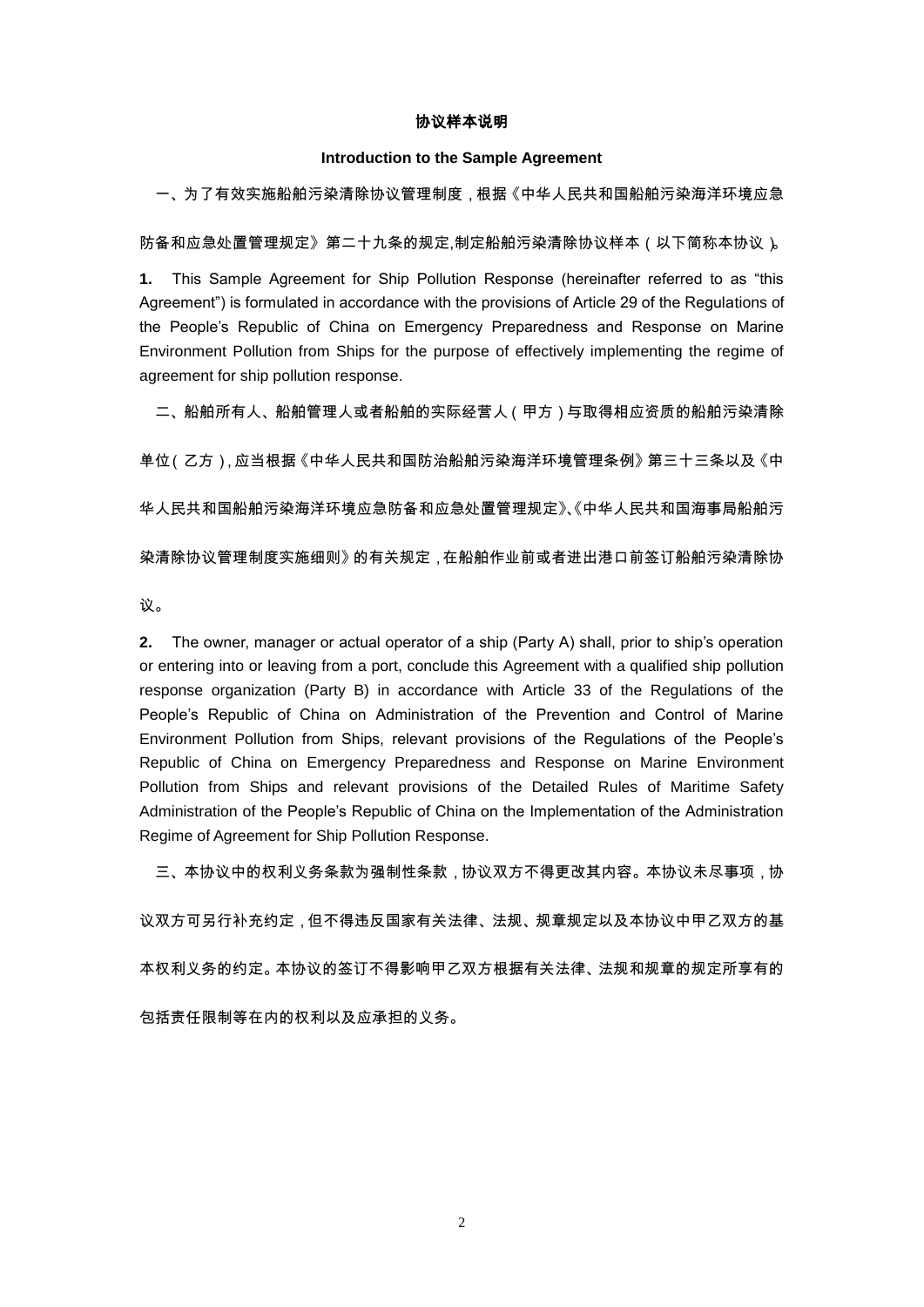**3.** The articles on rights and obligations of this Agreement are mandatory and both parties shall not change the contents of these articles. For matters not covered in this Agreement, the parties may reach a separate supplementary agreement. In no case should such supplementary agreement violate relevant provisions of laws, regulations and rules as well as stipulations in this Agreement concerning both parties' fundamental rights and obligations. The conclusion of this Agreement shall not prejudice the rights and obligations that shall be enjoyed or borne by both parties in accordance with relevant laws, regulations and rules, including the right of limitation of liability.

四、对协议文本中括号中需要选择的内容以及空格部位需要填写的内容,双方应当协商确定。

对于双方选择的,在中括号以划√方式选定,或者在空格中填写;对于双方不选择的,应在中括

号或空格部位打×,以示删除。

**4.** Choices of options with square brackets and the contents to be filled in blank spaces shall be determined by both parties through negotiation. As for the choices, options shall be chosen by marking a " $\sqrt{ }$ " in the square brackets, or filling in the blank spaces. With respect to those that both parties do not apply or choose, a "x" shall be marked in the square brackets or in blank spaces, indicating deletion.

五、协议采用 14 位数字编号(如 01-1001-2011-0001),其中,前两位表示直属海事局代码,

第 3 位表示船舶污染清除单位资质等级,分别用 1、2、3、4 对应一、二、三、四级船舶污染清

除单位的资质,第 4 至 6 位表示船舶污染清除单位代码,由各直属海事局确定,第 7 至 10 位表

示签订协议的年份,第 11 至 14 位表示协议序号,由各船舶污染清除单位确定。

各直属海事局代码分别为:辽宁局 01,天津局 02,河北局 03,山东局 04,江苏局 05,福建

局 06,上海局 07,浙江局 08,广东局 09,深圳局 10,广西局 11,海南局 12。

**5.** The Agreement adopts fourteen numbers as its serial number (such as 01-1001-2011-0001), amongst which the first two numbers represent the code of a MSA directly under the P.R China MSA; the third number represents the qualification level of the ship pollution response organization, 1, 2, 3 and 4 respectively represents level-1, level-2, level-3 and level-4; the fourth to sixth number represents the code of the ship pollution response organization and shall be determined by the MSA directly under the P.R China MSA; the seventh to tenth represents the year in which the Agreement is concluded; the eleventh to the fourteenth represents the sequence number of the Agreement and shall be determined by the ship pollution response organization.

**6.** Codes of MSA directly under the P.R China MSA are as follows: Liaoning MSA: 01, Tianjin MSA: 02, Hebei MSA: 03, Shandong MSA: 04, Jiangsu MSA: 05, Fujian MSA: 06, Shanghai MSA: 07, Zhejiang MSA: 08, Guangdong MSA: 09, Shenzhen MSA: 10, Guangxi MSA: 11, Hainan MSA: 12.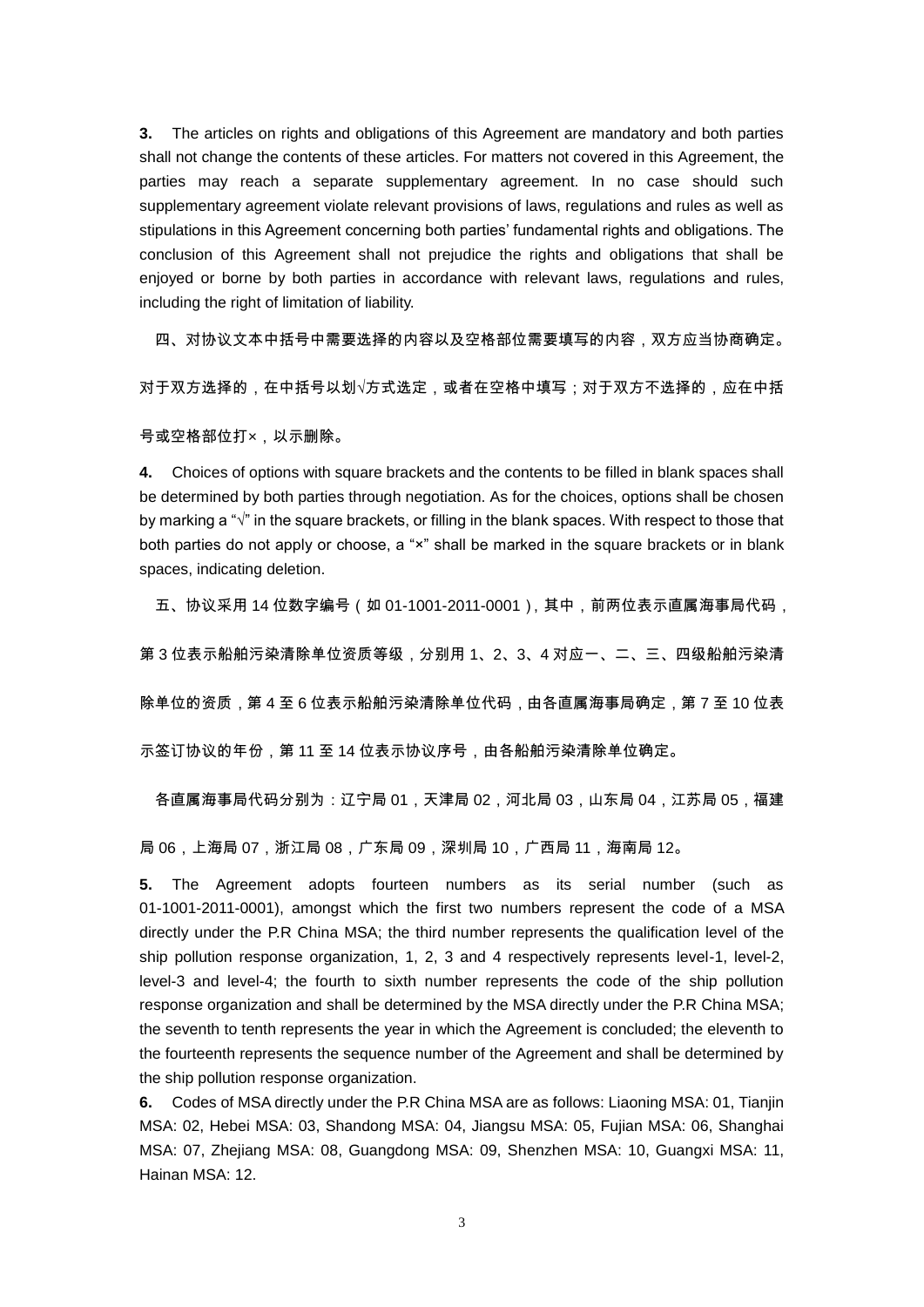| Party A: <u>Alexander Andrew American Communication</u>                                                                                                                                                                              |  |
|--------------------------------------------------------------------------------------------------------------------------------------------------------------------------------------------------------------------------------------|--|
|                                                                                                                                                                                                                                      |  |
|                                                                                                                                                                                                                                      |  |
|                                                                                                                                                                                                                                      |  |
|                                                                                                                                                                                                                                      |  |
|                                                                                                                                                                                                                                      |  |
|                                                                                                                                                                                                                                      |  |
|                                                                                                                                                                                                                                      |  |
| Correspondence address: National Correspondence address: National Correspondence and Correspondence and Correspondence and Correspondence and Correspondence and Correspondence and Correspondence and Correspondence and Corr       |  |
| 电话: ____________________  传真: ________________________                                                                                                                                                                               |  |
| Telephone: <u>Contract Contract Contract Contract Contract Contract Contract Contract Contract Contract Contract Contract Contract Contract Contract Contract Contract Contract Contract Contract Contract Contract Contract Con</u> |  |
|                                                                                                                                                                                                                                      |  |
|                                                                                                                                                                                                                                      |  |
|                                                                                                                                                                                                                                      |  |
|                                                                                                                                                                                                                                      |  |
|                                                                                                                                                                                                                                      |  |
|                                                                                                                                                                                                                                      |  |
|                                                                                                                                                                                                                                      |  |
|                                                                                                                                                                                                                                      |  |
|                                                                                                                                                                                                                                      |  |
|                                                                                                                                                                                                                                      |  |
|                                                                                                                                                                                                                                      |  |
|                                                                                                                                                                                                                                      |  |
|                                                                                                                                                                                                                                      |  |
|                                                                                                                                                                                                                                      |  |
|                                                                                                                                                                                                                                      |  |
| Telephone: Fax: 1                                                                                                                                                                                                                    |  |
|                                                                                                                                                                                                                                      |  |
| $\overline{A}$                                                                                                                                                                                                                       |  |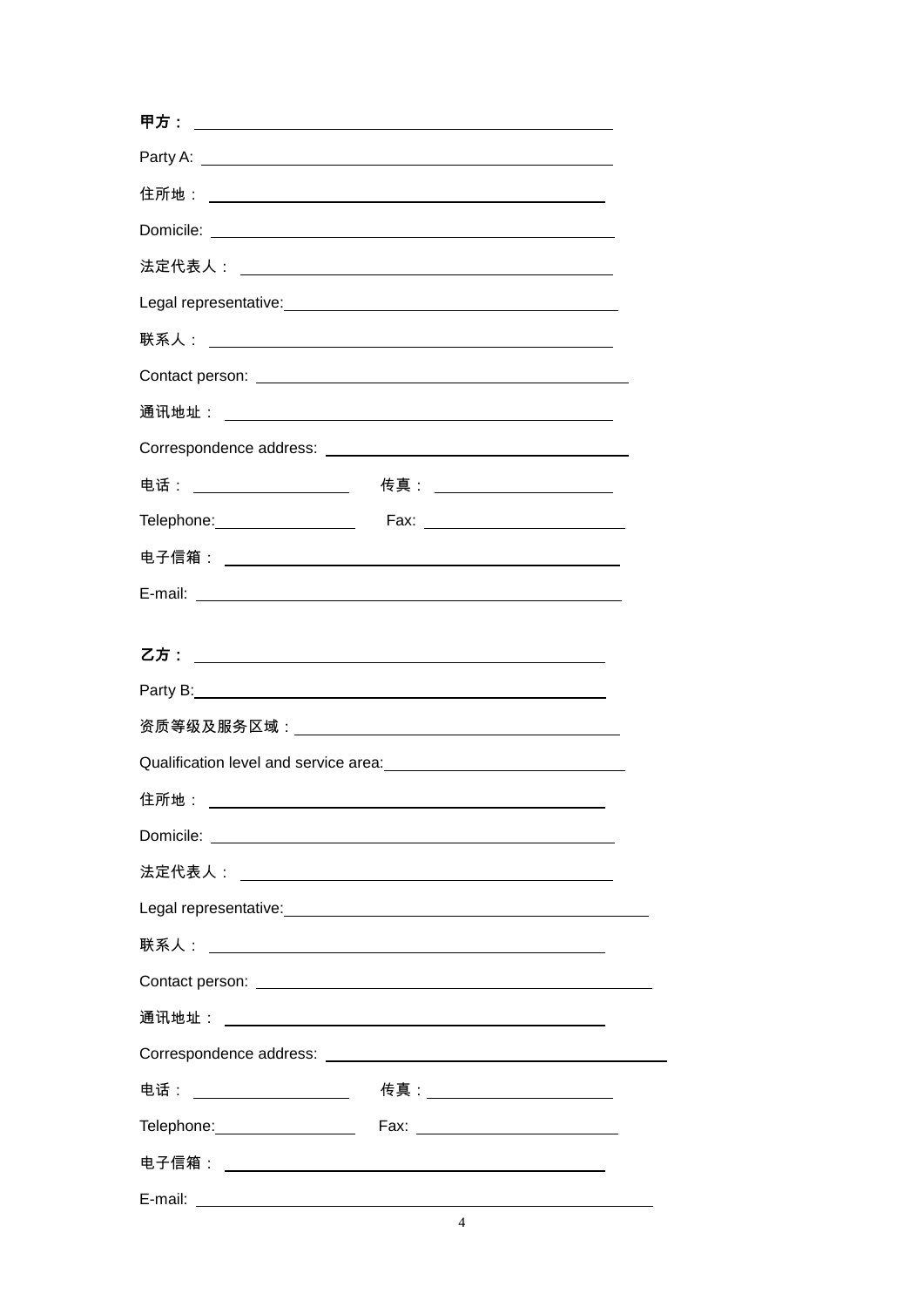根据《中华人民共和国合同法》、《中华人民共和国海洋环境保护法》、《中华人民共和国防治船 舶污染海洋环境管理条例》、《中华人民共和国船舶污染海洋环境应急防备和应急处置管理规定》、 《中华人民共和国海事局船舶污染清除协议管理制度实施细则》(以下简称《细则》)等有关法律、

法规和规章的规定,甲乙双方经过友好协商,在真实、充分地表达各自意愿的基础上,达成如下

## 协议,并由双方共同恪守。

In accordance with relevant provisions of the Contract Law of the People's Republic of China, the Marine Environment Protection Law of the People's Republic of China, the Regulations of the People's Republic of China on Administration of the Prevention and Control of Marine Environment Pollution from Ships(hereinafter referred to as "the Regulations"), the Regulations of the People's Republic of China on Emergency Preparedness and Response on Marine Environment Pollution from Ships (hereinafter referred to as "the Rules") and the Detailed Rules of Maritime Safety Administration of the People's Republic of China on the Implementation of the Administration Regime of Agreement for Ship Pollution Response (hereinafter referred to as "the Detailed Rules") and other laws and regulations, Party A and Party B agree to reach the following agreement after equal consultation and on the basis of truthfully and/or completely expressing respective intentions, and the said agreement shall be abided by both Party A and Party B.

## 第一条甲方的权利义务

## **Article 1 Rights and Obligations of Party A**

1、甲方应当向乙方提供本协议框架下接受服务船舶(以下简称协议船舶,见附录一)的基本

信息,并按照双方约定方式和内容,在协议船舶进入乙方服务区域前的 天内,向乙方提供船

舶有关动态信息。甲方应当在协议船舶驶离乙方服务区域前\_\_\_\_小时 ,将船舶有关动态信息告知

乙方。甲方应当书面确认已收到乙方按照本协议第二条第二款提供的应急待命相关信息。

1. Party A shall provide Party B with basic information of the ships (hereinafter referred to as "the agreed ships", Appendix I) to receive services under this Agreement, and shall, within days prior to the agreed ships' entry into Party B's service area, inform Party B of the agreed ships' dynamic information in accordance with the time, way and contents agreed by both parties. Party A shall, hours prior to the agreed ships' departure from Party B's service area, inform Party B of the agreed ships' relevant dynamic information. Party A shall confirm in writing the receipt of information on relevant emergency standby provided by Party B in accordance with stipulations of paragraph 2 of Article 2 of this Agreement.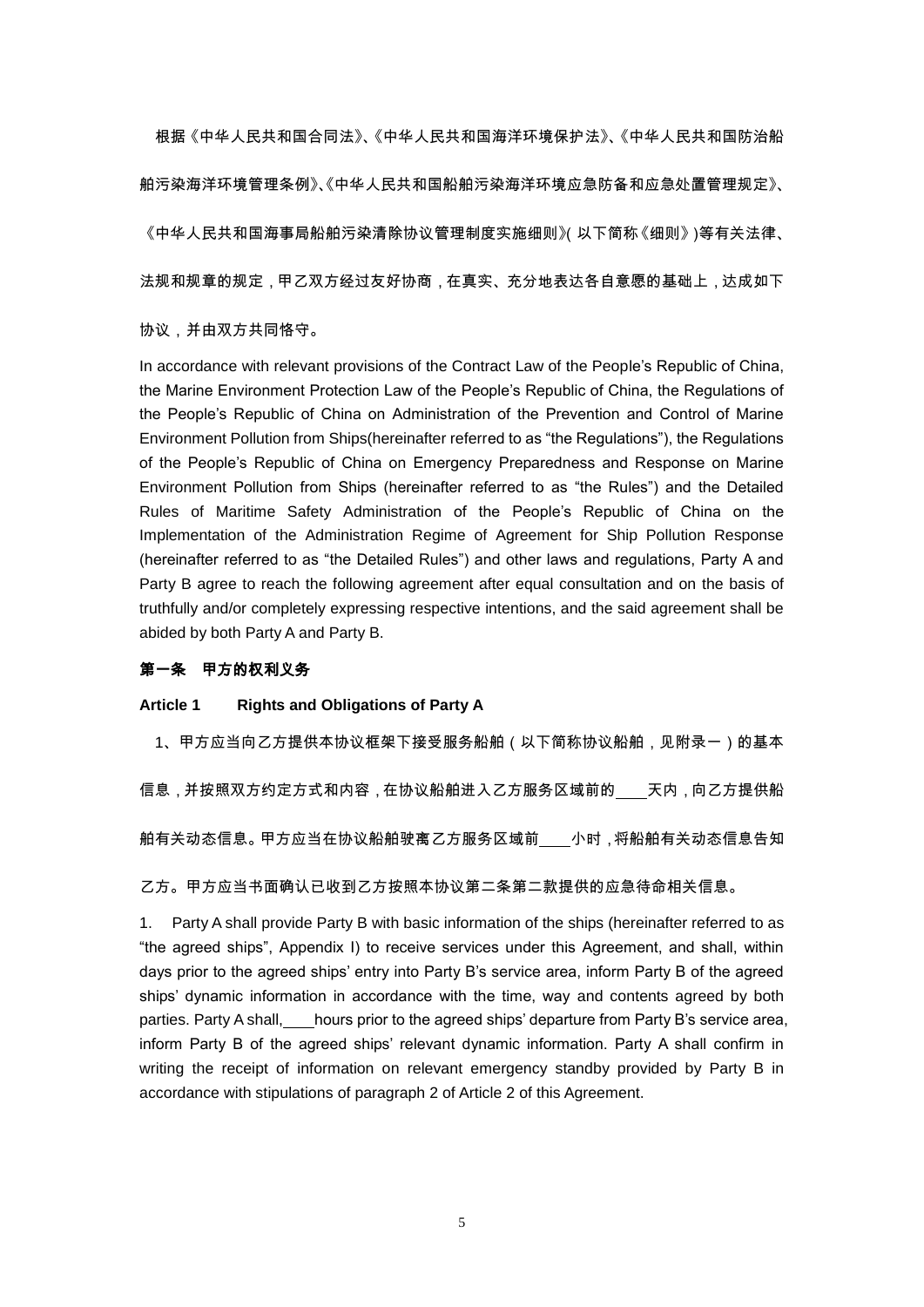2、甲方应当将本协议留存协议船舶上,并确保船上有关人员熟悉协议内容及乙方制定的污染

### 清除作业方案。

2. Party A shall keep this Agreement onboard the agreed ships, and make sure that relevant staffs onboard the ships are familiar with the contents of this Agreement and the contents of Pollution Response Operation Plan formulated by Party B.

3、甲方应当配合乙方按照《细则》规定开展船舶污染应急演练。

3. Party A shall cooperate with Party B to carry out ship pollution emergency response exercises as required by the Detailed Rules.

4、甲方应当在协议船舶发生污染事故时,立即通知乙方并组织开展污染控制和清除行动。甲

方应当在行动结束后,配合乙方开展污染清除行动评估。

4. Party A shall, when a pollution accident happens to the agreed ship, inform Party B immediately and organize to carry out the pollution control and cleanup action. Party A shall, after the termination of such actions, cooperate with Party B to carry out the evaluation on such actions.

## 第二条乙方的权利义务

#### **Article 2 Rights and Obligations of Party B**

1、乙方应当具有海事管理机构批准的资质,并保持相应的应急清污能力。

1. Party B shall possess relevant qualification approved by Maritime Safety Administration (MSA), and maintains its corresponding capability of pollution response.

2、乙方应当书面确认已收到甲方按照第一条第一款约定提供的协议船舶的基本信息和动态信

息,并按照双方约定的时间、方式和内容将乙方应急待命的相关信息告知甲方。

2. Party B shall confirm in writing the receipt of the agreed ships' relevant basic information and dynamic information provided by Party A in accordance with stipulation of paragraph 1 of Article 1, and inform Party A of information on relevant emergency standby provided by Party B in accordance with the time, way, and contents agreed by both parties.

3、乙方应当在接收到协议船舶驶入服务区域的通知后,保证应急船舶、设备和人员处于待命

#### 状态。接到甲方协议船舶驶离服务区域的通知后,乙方可取消待命。

3. Party B shall, upon receiving the notice concerning the agreed ships' entry into the service area, make sure that the emergency ships, facilities and staffs are standby. After receiving the notice that the agreed ships of Party A have departed from the service area, Party B may cancel such standby status.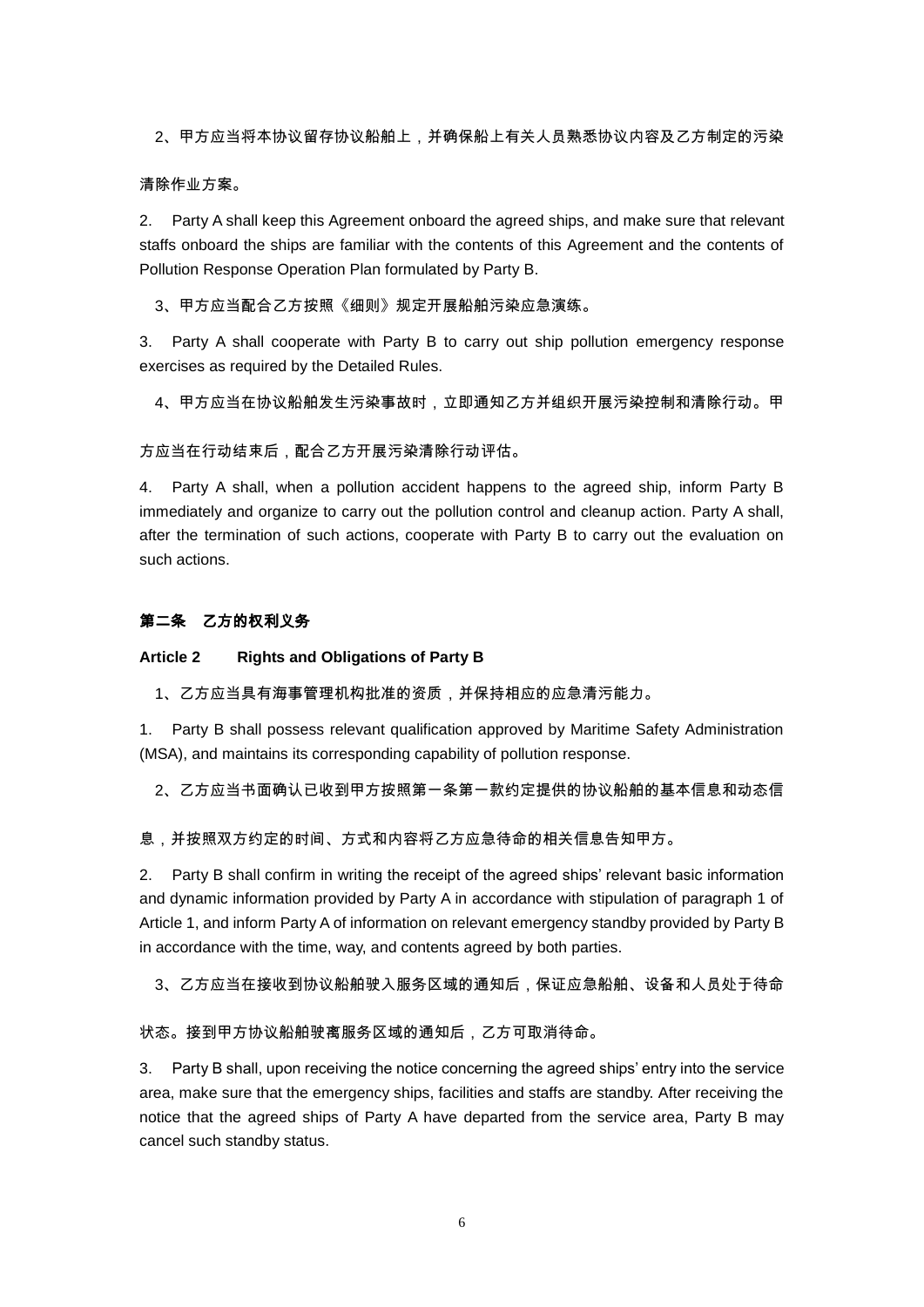4、乙方应当在签订本协议时,将其制定的污染清除作业方案中英文文本向甲方提供。

4. Party B shall, when concluding this Agreement, provide Party A with a Chinese and/or English version of the Pollution Response Operation Plan formulated by Party B.

5、协议船舶发生污染事故时,乙方应当在甲方的组织下开展污染控制和清除行动。乙方应当

#### 在行动结束后,配合甲方开展污染清除行动评估。

5. Once a pollution accident happens to the agreed ships, Party B shall, under the command of Party A, carry out pollution control and cleanup actions. And shall, after the completion of the cleanup operation, cooperate with Party A to conduct the evaluation on such actions.

#### 第三条费用

#### **Article 3 fees and expenses**

1、甲方应按照双方约定的收费标准(见附录二)和支付方式向乙方支付船舶污染清除协议费

用,用于应急防备的合理支出。

1. Party A shall pay Party B the ship pollution response agreement fees in accordance the rates (appendix II) and mode of payment agreed by both parties for the purposes of compensating Party B the incurred reasonable cost of emergency preparation.

2、协议船舶发生污染事故,乙方根据本协议开展污染控制和清除行动,甲方应当向乙方支付

#### 实际发生的合理的污染控制和清除费用。

2. If Party B carries out pollution control and cleanup actions in accordance with this Agreement after a pollution accident happens, Party A shall pay Party B the actual and reasonable expenses incurred in such actions.

3、为保证污染控制和清除行动顺利进行 ,如果乙方开展的污染控制和清除行动超过了\_\_\_个工

作日,乙方可以要求甲方就已经开展的污染控制和清除行动,每隔 个工作日向乙方支付一笔

临时费用。临时费用应在乙方向甲方开具临时费用账单后 个工作日内汇到乙方指定账户,并

#### 从双方最后结算的污染控制和清除费用中扣除。

3. When a pollution control and cleanup action lasts more than .working days, to ensure the smooth performance of the actions by Party B, Party B may demand Party A to pay an interim sum every\_\_\_\_\_working days for the actions that has been carried out by Party B. This interim payment shall be remitted to the account appointed by Party B within working days after Party B issues the invoice to Party B and such interim payment should be deducted from the final invoice.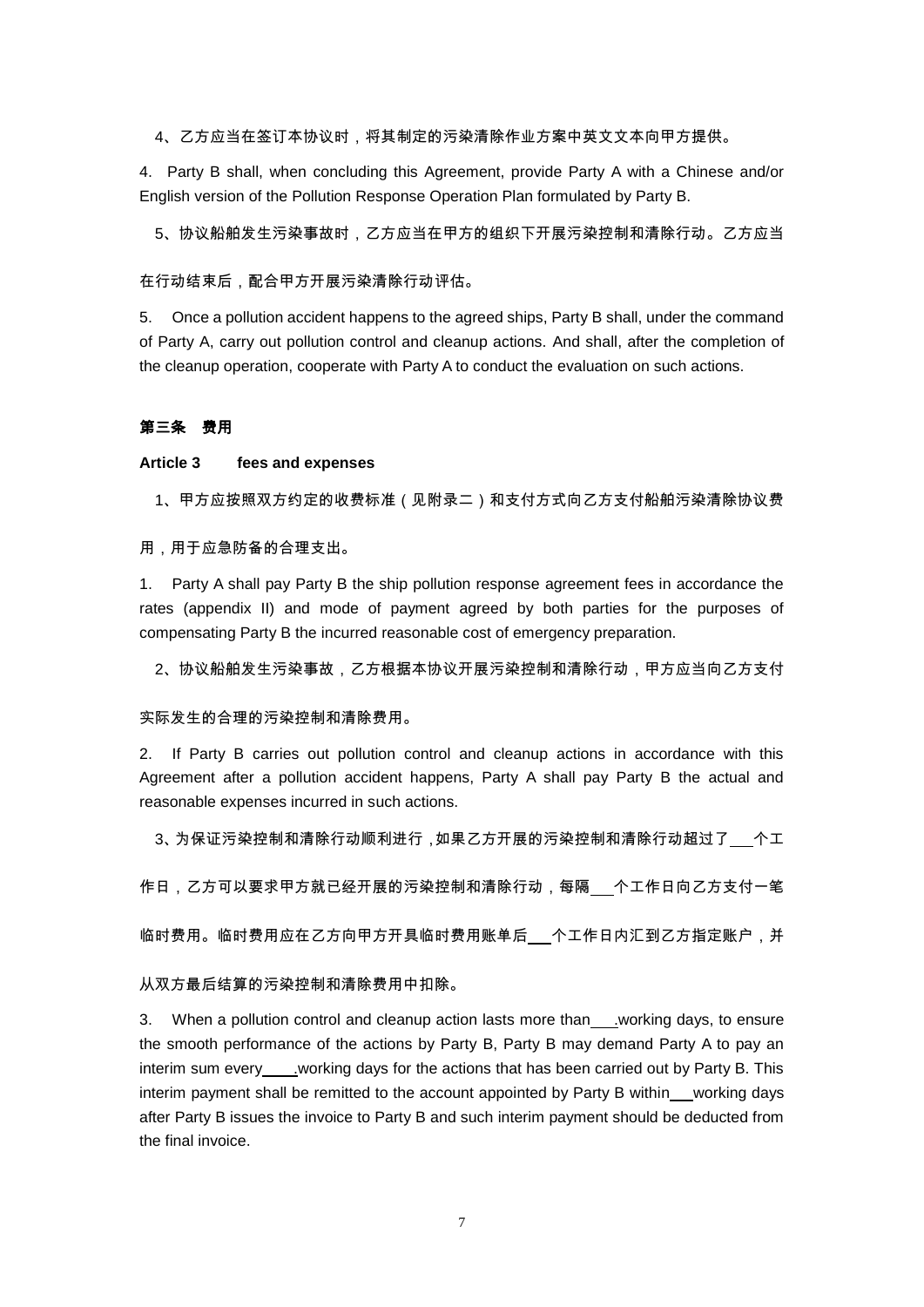4、在污染控制和清除行动结束后,乙方应向甲方提交已产生的费用清单和证明这些费用的文

件,甲方应及时支付双方没有争议部分的费用;对双方存在争议的费用,由甲方提供适当的担保。

4. Upon terminating the pollution control and cleanup actions, Party B shall present to Party A a breakdown and preliminary evidence for the expenses incurred. Party A shall timely pay the undisputed sum and provide an appropriate security for the sum in dispute.

### 第四条联络人

## **Article 4 Contact Person**

1、甲乙双方应当指定联络人,并确保联络人在根据本协议开展应急防备和应急处置过程中保

持联系和沟通。乙方提供的联系电话应当为应急联系电话,并保持值守状态。

1. Both parties shall make arrangement for their own contact persons, and ensure that such contact persons can keep in touch with each other in the course of the emergency preparedness and response as per this Agreement. The telephone number provided by Party B shall be an emergency number, and the number shall be kept attended.

2、甲乙任何一方需要变更联络人或联系方式的,应当及时书面通知另一方,在得到对方确认

后,方可变更。

2. Where any Party of the two parties needs to change its contact person or the contact person's contact detail, such party shall inform the other party by a written notice in a timely manner and no alteration shall be made until receiving the other party's notice for confirmation.

## 第五条 保密义务

#### **Article 5 Confidentiality Obligation**

本协议签订后,无论本协议是否失效、终止,甲乙双方应当负有保守对方提供的所有资料、信

息秘密的义务。除了海事管理机构等可依法取得该资料、信息的政府主管机关外,甲乙双方不得

向其它第三方公开资料、信息内容。

After conclusion of this Agreement, no matter whether this Agreement is in effect or not, or no matter whether this Agreement is terminated, both parties are obliged to keep all the materials and information provided by the other party confidential. Except that such government authorities as the MSA may obtain the said materials and information in accordance with law, both parties shall not make in public the contents of such materials and information.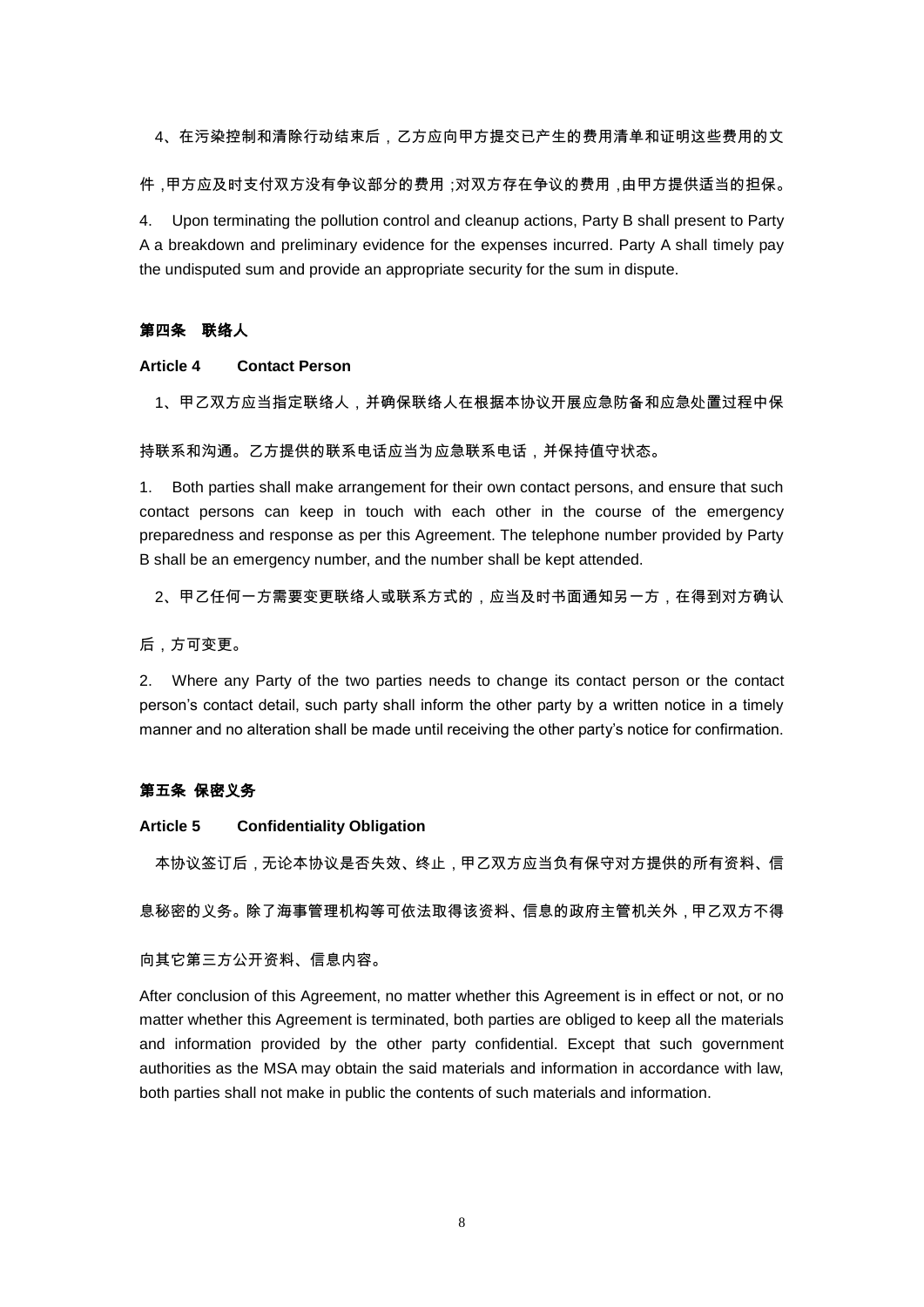## 第六条生效、变更和终止

**Article 6 Entry into Effect, Modification and Termination of Agreement**

- 1、本协议有效期为:
- 【 】固定期限为 年(或月);
- 【 】协议船舶的\_\_\_\_个航次(每一航次时间另行约定)。

本协议自双方签字盖章后生效。

1. The validity of this Agreement is:

[ ] Fixed term of years (or months);

[ ] voyages of the agreed ships (the time of each voyage shall be determined by separate agreement).

This Agreement shall enter into effect as of signed and stamped by both parties.

2、甲乙双方如需变更或终止协议,应当按照约定的时间和方式通知对方,经双方协商一致后

以书面形式确认。但是,协议船舶进入乙方服务区域后,任何一方不得变更或终止本协议。

2. In case Party A or Party B needs to modify or terminate the Agreement, the other party shall be informed in accordance with the agreed time and way, and such modification or termination shall be confirmed in writing by both parties' consensus intention through negotiation. However, after the agreed ship(s) has (have) entered into the service area of Party B, neither party shall modify or terminate this Agreement.

3、甲乙双方终止本协议 , 或者因一方违约导致本协议无效的 , 应当立即向海事管理机构报告。

3. Where both parties terminate this Agreement, or where this Agreement becomes invalid due to one party's breach of this Agreement, it shall be reported to MSA immediately.

### 第七条 违约及侵权责任

**Article 7 Liability for Breach of Contract and Tort**

1、甲乙任何一方因违反本协议的约定或在履行本协议的过程中因过错给对方造成损失的,应

#### 根据本协议向对方承担违约责任或依照有关法律的规定向对方承担侵权责任。

Where a Party causes any damage or loss to the other Party due to its breach of this Agreement or fault in the course of performing this Agreement, such Party shall, in accordance with this Agreement, bear the liability for breach of contract to the other Party, or be liable to the other Party for infringement of rights in accordance with provisions of relevant laws.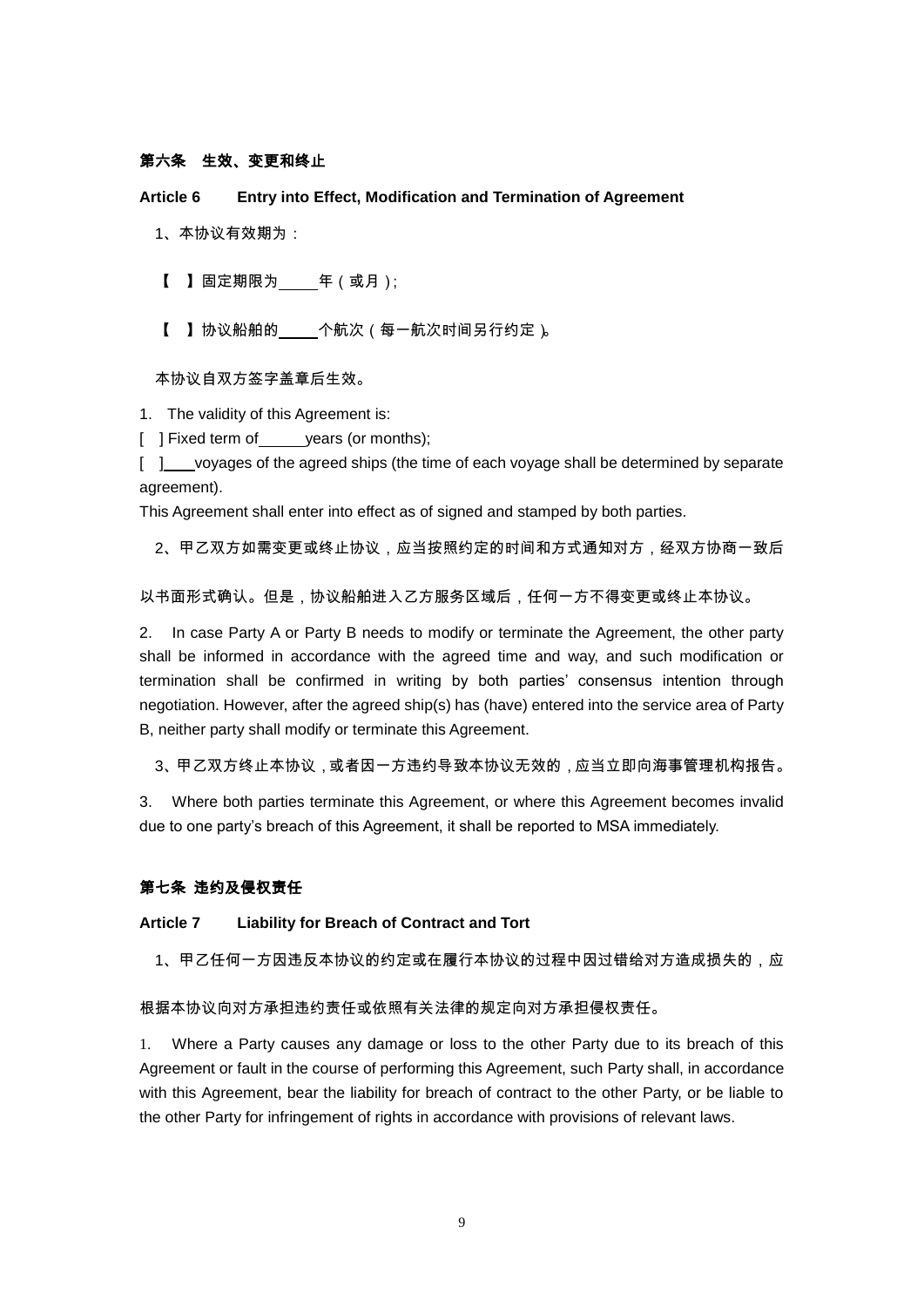2、在履行本协议的过程中,甲乙双方造成第三人损害,或者第三人造成甲方或乙方损害的,

#### 应当依照有关法律的规定承担相应的责任。

2. Where Party A or Party B causes any damage or loss to a third party due to performance of this Agreement, or where a third party causes any damage or loss to Party A or Party B, the party concerned shall bear corresponding liability in accordance with provisions of relevant laws.

3、甲方或者乙方因执行船舶污染事故应急指挥机构或者海事管理机构的指令或要求而未能履

行或未能完全履行本协议约定的义务的,可免除其承担违约责任,但是,对于乙方根据本协议已

经履行的污染控制和清除行动的部分,甲方应当根据第三条的约定支付污染控制和清除费用。

3. Where Party A or Party B fails to perform or completely perform the obligations under this Agreement due to executing the orders or requirements of Ship Pollution Accident Emergency Commanding Organ or MSA, such party may be exempted from undertaking the liability for breach of contract. However, Party A shall, in accordance with the stipulation of Article 3 of this Agreement, pay Party B the expenses incurred for pollution control and cleanup actions that Party B has actually conducted in accordance with this Agreement.

## 第八条适用法律及管辖

**Article 8 Applicable Law and Jurisdiction**

1、本协议及其项下争议适用中华人民共和国法律。

1. Laws of the People's Republic of China shall be applied to this Agreement and disputes arising from this Agreement.

2、双方对本协议及其项下的争议,由双方协商解决;协商不成的,按照下述方式解决:

【 】申请海事管理机构调解;

【 】提交中国海事仲裁委员会,按照申请仲裁时该会现行有效的仲裁规则在

(地点)进行仲裁;

【 】依法向中华人民共和国有管辖权的法院起诉

2. Any and all disputes arising from this Agreement shall be solved through both parties' mutual negotiation; where no resolution is reached after negotiation, such dispute shall be resolved in accordance with the following:

[ ] Submit such dispute to MSA for mediation;

[ ] Submit such dispute to the China Maritime Arbitration Commission for arbitrating at (location) in accordance with the arbitration rules effective at the time of arbitration;

[ ] Bring an action before a court in the People's Republic of China that has jurisdiction.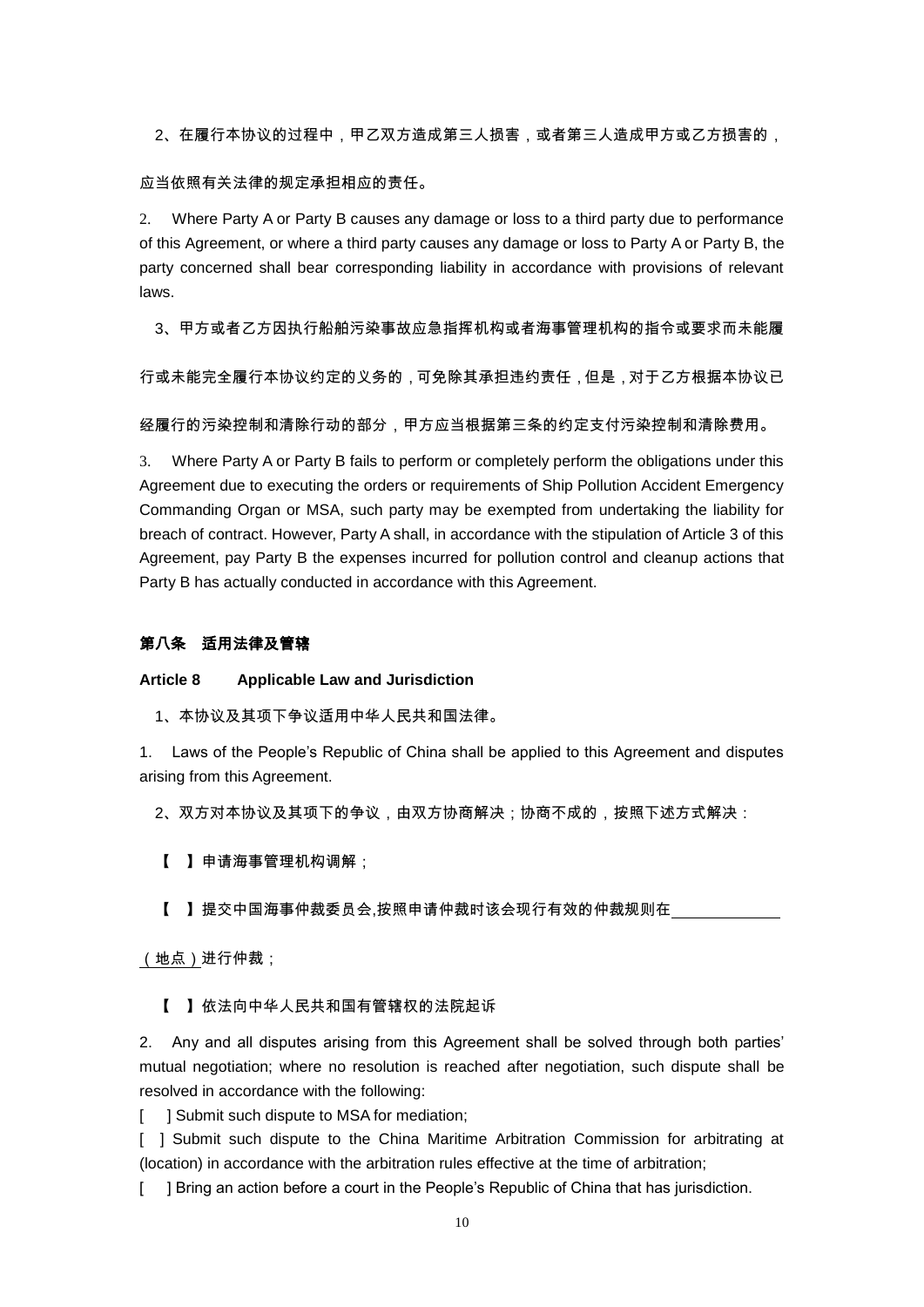## 第九条 本协议未尽事项,由双方约定后签订补充协议(见附录三)。

**Article 9** With respect to matters not covered in this Agreement, both parties may conclude a supplementary agreement. (Appendix III)

## 第十条协议份数

### **Article 10 Copy of this Agreement**

本协议正本一式\_\_\_份,具有同等法律效力,甲方持\_\_\_份,乙方持\_\_\_\_份,一份由乙方提交当

地港口的海事管理机构。

This original Agreement is in\_\_\_\_\_\_; each copy bears the same legal effect. Party A holds copy (copies), Party B holds copy (copies), and a copy shall be submitted the local MSA at the port.

| 法定代表人/委托代理人(签名): _________________________________                       |       |                       |   |
|--------------------------------------------------------------------------|-------|-----------------------|---|
| Legal representative/Entrusted representative: (signature) ____________  |       |                       |   |
|                                                                          |       | いちょう 年のの月 コンファル りょうかい | 日 |
|                                                                          | Date: |                       |   |
|                                                                          |       |                       |   |
|                                                                          |       |                       |   |
|                                                                          |       |                       |   |
| 法定代表人/委托代理人(签名): ________________________________                        |       |                       |   |
| Legal representative/Entrusted representative: (signature)______________ |       |                       |   |
|                                                                          |       |                       |   |

年 月 日

Date: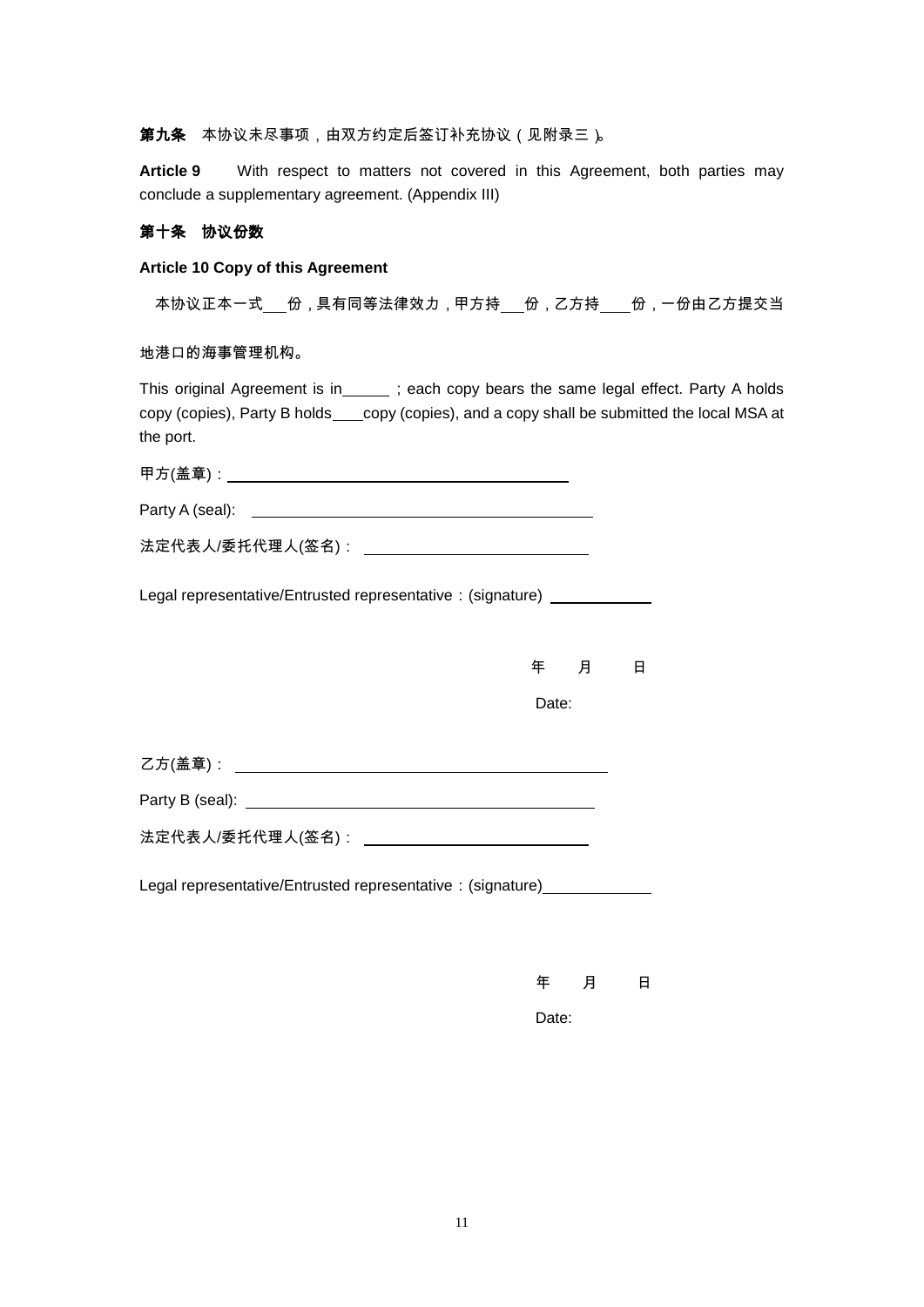# 协议船舶名单

| 船名 |  | IMO 编号/船舶呼号 | 其它需要说明的事项 |  |  |
|----|--|-------------|-----------|--|--|
|    |  |             |           |  |  |
|    |  |             |           |  |  |
|    |  |             |           |  |  |
|    |  |             |           |  |  |

## **Appendix I:**

# **List of the Agreed Ships**

| Name of vessel | IMO number/ Call sign | Other matters to be Remarked |  |  |
|----------------|-----------------------|------------------------------|--|--|
|                |                       |                              |  |  |
|                |                       |                              |  |  |
|                |                       |                              |  |  |
|                |                       |                              |  |  |

# 附录二:船舶污染清除协议费用

**Appendix II Rates on the Ship Pollution Response Agreement**

# 附录三:补充协议(如有)

**Appendix III Supplementary Agreement (if any)**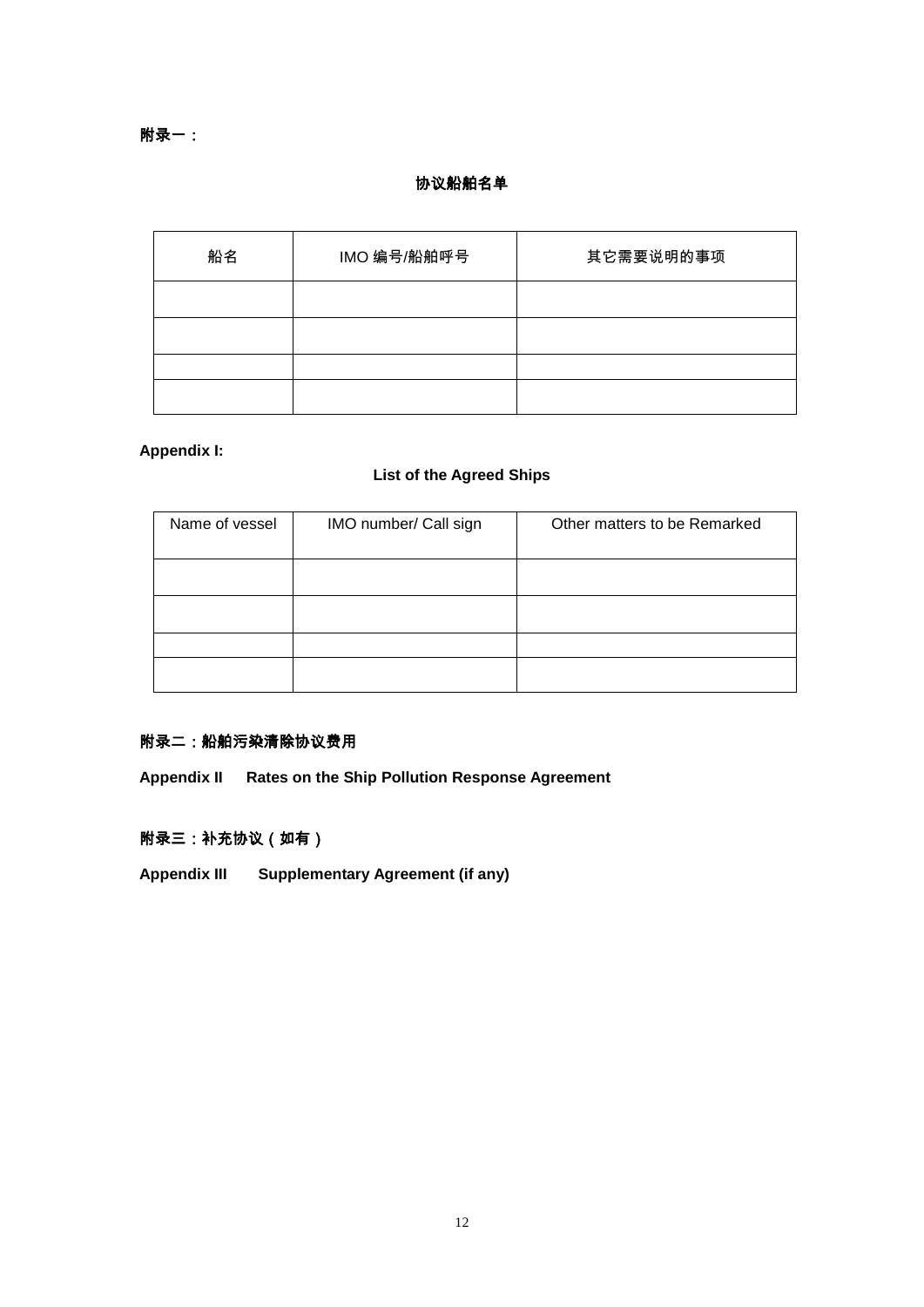# 附件三船舶与船舶污染清除单位签订船舶污染清除协议等级对照表

| 船舶类型 |             |         |         | 载运油类之外的其他散装液 |         | 载运非散装液体污染危害性货物 |         |
|------|-------------|---------|---------|--------------|---------|----------------|---------|
| 服务   | 载运散装油类货物的船舶 |         |         | 体污染危害性货物的船舶  |         | 的船舶            |         |
| 区域   |             | 港外装卸、过  |         | 港外装卸、过       |         | 港外装卸、过         |         |
| 单位等级 | 港区内         | 进出港口    | 驳       | 进出港口         | 驳       | 进出港口           | 驳       |
| 一级   |             | 1万总吨以上  | 20 海里以外 | 1万总吨以上       | 20 海里以外 | 5 万总吨以上        | 20 海里以外 |
| 二级   | 2000 至 1    | 1 万总吨以下 | 20 海里以内 | 1 万总吨以下      | 20 海里以内 | 3万至5万总吨        | 20 海里以内 |
|      | 万总吨         |         |         |              |         |                |         |
| 三级   | 600 至       |         |         |              |         | 2万至3万总吨        |         |
|      | 2000 总吨     |         |         |              |         |                |         |
| 四级   | 600 总吨以     |         |         |              |         | 1万至2万总吨        |         |
|      | 下           |         |         |              |         |                |         |